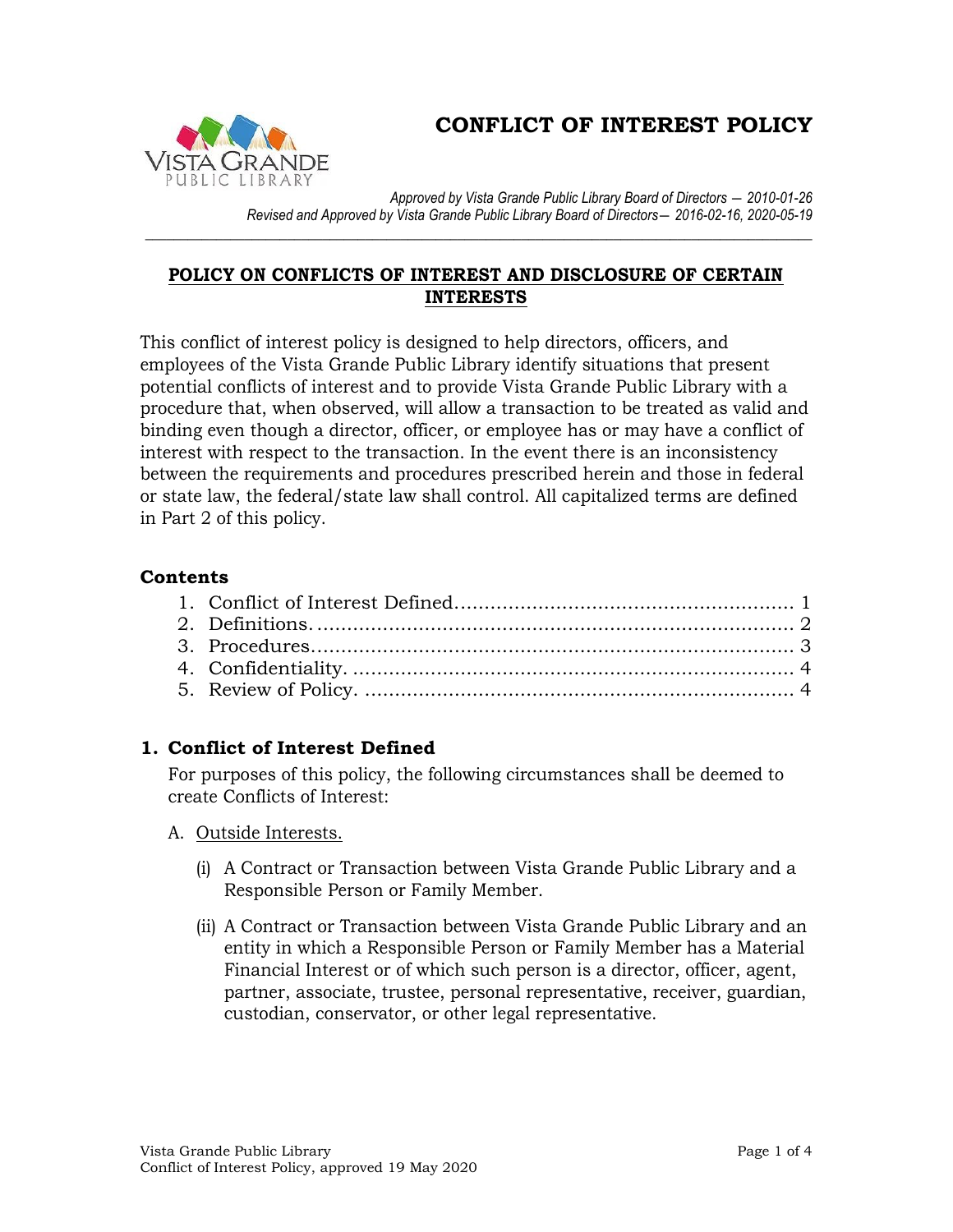- B. Outside Activities.
	- (i) A Responsible Person competing with Vista Grande Public Library in the rendering of services or in any other Contract or Transaction with a third party.
	- (ii) A Responsible Person's having a Material Financial Interest in; or serving as a director, officer, employee, agent, partner, associate, trustee, personal representative, receiver, guardian, custodian, conservator, or other legal representative of, or consultant to; an entity or individual that competes with Vista Grande Public Library in the provision of services or in any other Contract or Transaction with a third party.
- C. Gifts, Gratuities and Entertainment. A Responsible Person accepting gifts, entertainment, or other favors from any individual or entity that:
	- (i) does or is seeking to do business with, or is a competitor of Vista Grande Public Library; or
	- (ii) has received, is receiving, or is seeking to receive a loan or grant, or to secure other financial commitments from Vista Grande Public Library;
	- (iii) is a charitable organization;

Under circumstances where it might be inferred that such action was intended to influence or possibly would influence the Responsible Person in the performance of his or her duties. This does not preclude the acceptance of items of nominal or insignificant value or entertainment of nominal or insignificant value that are not related to any particular transaction or activity of Vista Grande Public Library.

### <span id="page-1-0"></span>**2. Definitions**

- A. A *Conflict of Interest* is any circumstance described in Part 1 of this Policy.
- B. A *Responsible Person* is any person serving as an officer, employee, or member of the board of directors of Vista Grande Public Library.
- C. A *Family Member* is a spouse, domestic partner, parent, child, or spouse of a child, brother, sister, or spouse of a brother or sister, of a Responsible Person.
- D. A *Material Financial Interest* in an entity is a financial interest of any kind that, in view of all the circumstances, is substantial enough that it would, or reasonably could, affect a Responsible Person's or Family Member's judgment with respect to transactions to which the entity is a party. This includes all forms of compensation. (The board may wish to establish an amount that it would consider to be a "material financial interest.")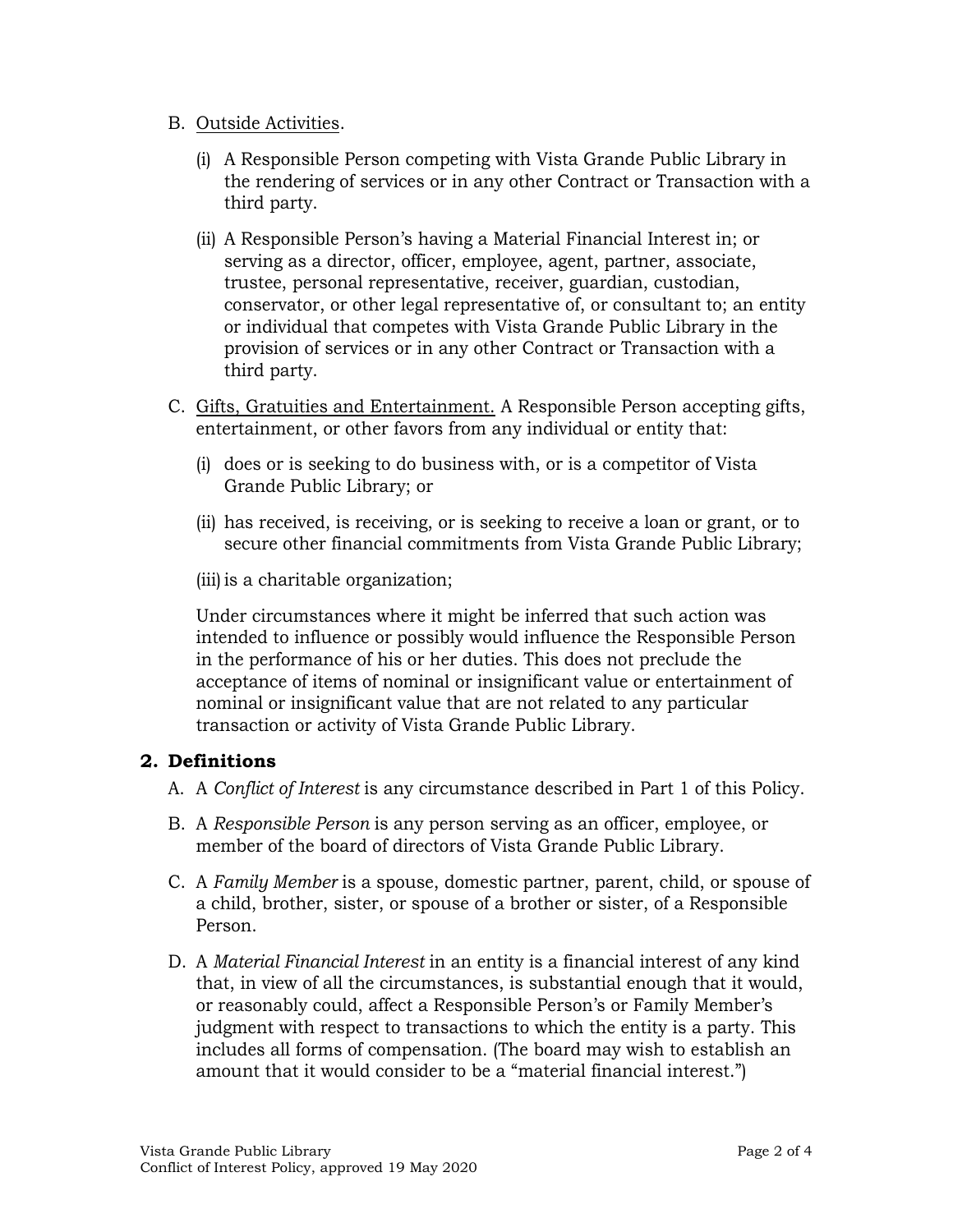E. A *Contract or Transaction* is any agreement or relationship involving the sale or purchase of goods, services, or rights of any kind, the providing or receipt of a loan or grant, the establishment of any other type of pecuniary relationship, or review of a charitable organization by Vista Grande Public Library. The making of a gift to Vista Grande Public Library is not a Contract or Transaction.

### <span id="page-2-0"></span>**3. Procedures**

- A. Before board or committee action on a Contract or Transaction involving a Conflict of Interest, a director or committee member having a Conflict of Interest and who is in attendance at the meeting shall disclose all facts material to the Conflict of Interest. Such disclosure shall be reflected in the minutes of the meeting.
- B. A director or committee member who plans not to attend a meeting at which they have reason to believe that the board or committee will act on a matter in which the person has a Conflict of Interest shall disclose to the chair of the meeting all facts material to the Conflict of Interest. The chair shall report the disclosure at the meeting and the disclosure shall be reflected in the minutes of the meeting.
- C. A person who has a Conflict of Interest shall not participate in or be permitted to hear the Board's or committee's discussion of the matter except to disclose material facts and to respond to questions. Such person shall not attempt to exert their personal influence with respect to the matter, either at or outside the meeting.
- D. A person who has a Conflict of Interest with respect to a Contract or Transaction that will be voted on at a meeting shall not be counted in determining the presence of a quorum for purposes of the vote. The person having a conflict of interest may not vote on the Contract or Transaction and shall not be present in the meeting room when the vote is taken, unless the vote is by secret ballot. Such person's ineligibility to vote shall be reflected in the minutes of the meeting. For purposes of this paragraph, a member of the board of directors of Vista Grande Public Library has a Conflict of Interest when they stand for election as an officer or for reelection as a member of the board of directors.
- E. Responsible Persons who are not members of the board of directors of Vista Grande Public Library, or who have a Conflict of Interest with respect to a Contract or Transaction that is not the subject of board or committee action, shall disclose to the Chair or the Chair's designee any Conflict of Interest that such Responsible Person has with respect to a Contract or Transaction. Such disclosure shall be made as soon as the Conflict of Interest is known to the Responsible Person. The Responsible Person shall refrain from any action that may affect Vista Grande Public Library's participation in such Contract or Transaction.